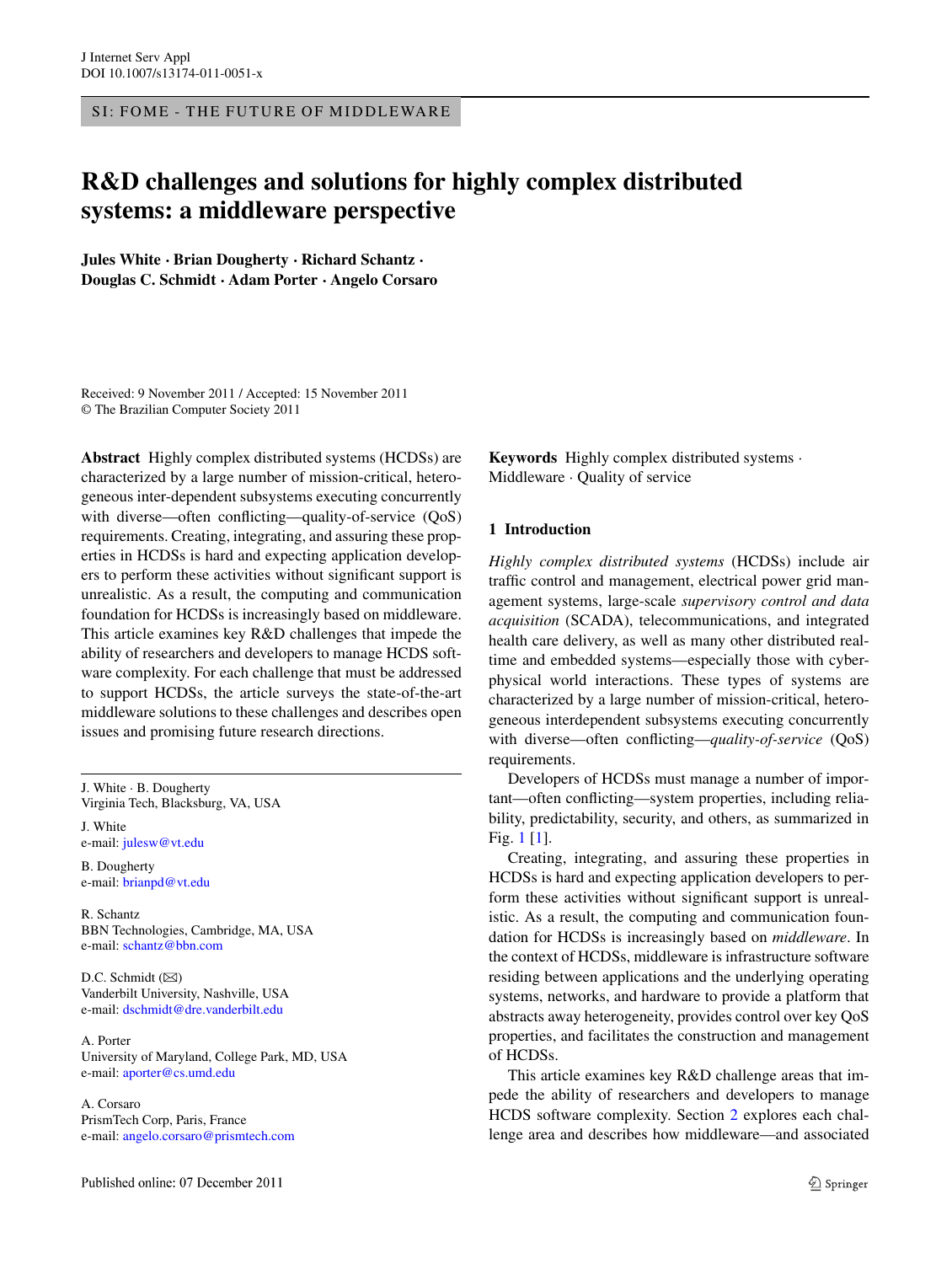<span id="page-1-0"></span>



methods and tools—can effectively assure some aspect(s) of the HCDS properties shown in Fig. [1.](#page-1-0) For each challenge that must be addressed to support HCDSs, we briefly survey the state-of-the-art middleware solutions to these challenges, and outline some open issues and future research directions. Section [3](#page-5-0) then focuses on the new research directions needed to manage the fundamental underlying complexity issue: the effective integration and tradeoff management of all of the challenge areas simultaneously for next-generation HCDS requirements.

# <span id="page-1-1"></span>**2 R&D challenges and promising middleware solutions for highly complex distributed systems**

Researchers and developers of middleware for current and next-generation HCDSs must address the following challenges to design, implement, and operate these systems, as shown in Fig. [2.](#page-2-0)

#### 2.1 Challenge 1: encapsulating heterogeneity at scale

*Context* HCDSs often run on a variety of processor, operating system, and middleware platforms that are interconnected by different types of protocols and networking technologies. Each layer has varying constraints on QoS properties. For example, next-generation SCADA systems (such as those used to control smart grid production and large metro subway infrastructure) need to integrate a wide range of devices, ranging from traditional microcontrollers, to the latest generation of smartphone and tablet devices while dealing with varying protocols network and bus interconnects, software platforms, and processor types and capabilities. Likewise, server infrastructure supporting these systems may use utility computing systems comprised of a large number of virtualized, distributed, compute-intensive, and storageintensive elements.

*State of the art* Prior work has explored techniques for developing and configuring HCDSs with thousands of heterogeneous components. Mello Schnorr et al. [\[2](#page-7-0)] present visualization techniques for detecting resource usage anomalies between heterogeneous components in large scale distributed systems. Albrecht et al. [[3\]](#page-7-1) present a framework for managing distributed applications across a variety of networks and computing environments. These techniques provide management at scale of the myriad of components that comprise HCDSs.

*Open problems* Deployment decisions, such as which processor to run a software component on, become hard in heterogeneous HCDSs due to the myriad of physical resources. Configuration of software and hardware components is also hard due to the need to simultaneously fine tune the heterogeneous hardware and software resources both locally and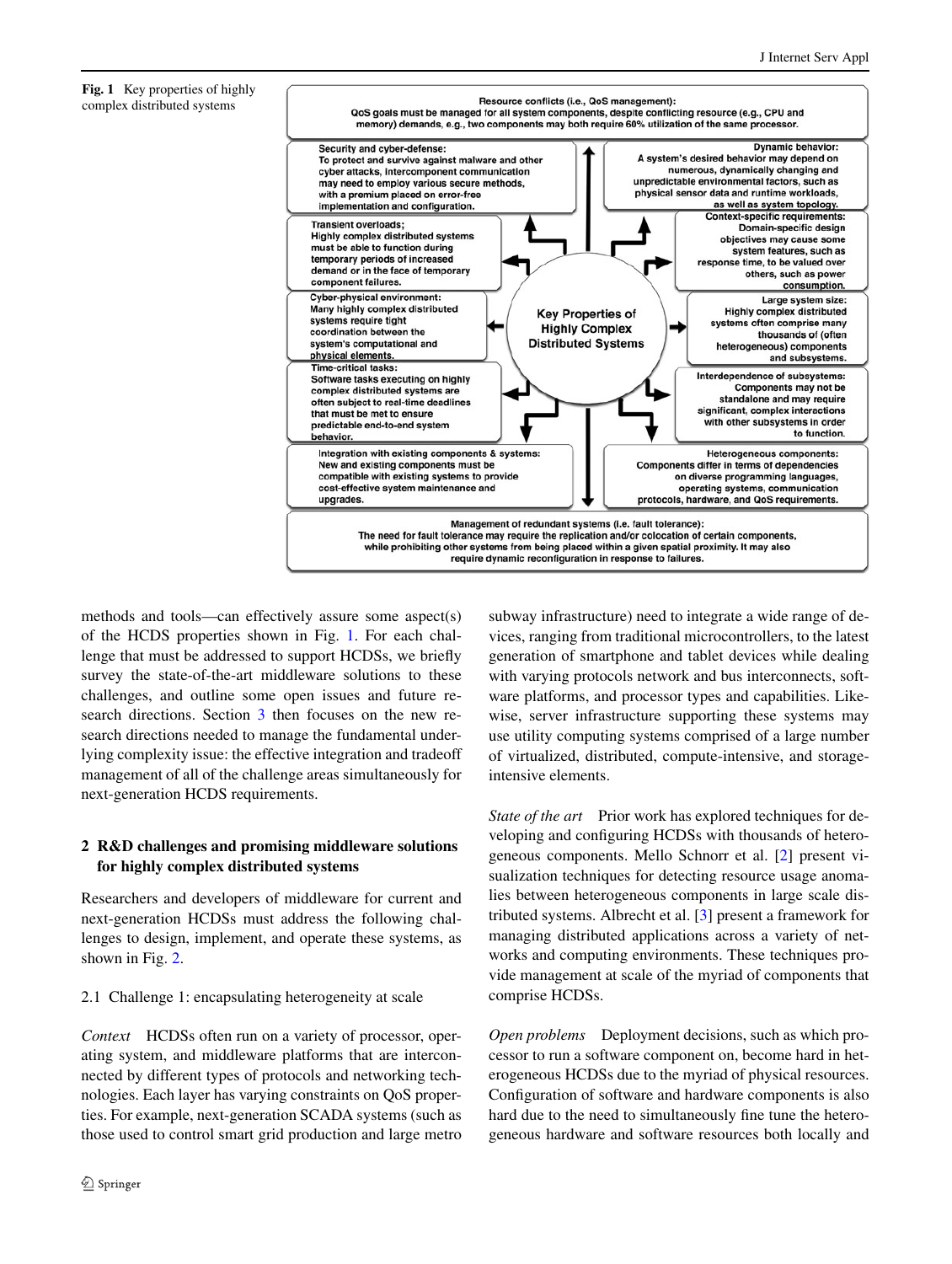<span id="page-2-0"></span>Fig. 2 Steps for developing and assuring highly distributed distributed systems



globally across thousands of components. Addressing the challenge of heterogeneity involves focusing both on portability and interoperability. As a result, middleware technologies need to evolve toward providing native interoperability and portability between and across applications. Due to the challenges posed by ultra-large-scale HCDSs [[4\]](#page-7-2), interoperability cannot be an afterthought since it would introduce intolerable single points of failure and performance bottlenecks.

*Future research directions* Next-generation middleware needs integrated configuration approaches, such as those based on *model-driven engineering* (MDE) [[5\]](#page-7-3), to assemble heterogeneous system components and optimize the connecting protocols and middleware to meet end-to-end system QoS goals. Manual approaches for crafting these interconnecting elements scale poorly nor lack the sophistication needed to meet HCDS requirements. As a result, automated configuration methods capable of scaling to the size and complexity of emerging HCDSs must be developed.

2.2 Challenge 2: deriving valid, high-performance configurations of highly configurable infrastructure platforms

*Context* Middleware platforms provide many options to configure HCDSs at compile- and/or run-time. Each set of configuration options can uniquely effect the consumption of available resources, such as memory, CPU cycles, power, system cost, and overall performance. For example, the *Data Distribution Service* [[6\]](#page-7-4) (DDS) is a standards-based middleware platform used heavily in many HCDS domains. DDS implementations support dynamic discovery facilities as a means of easily adding additional components as runtime

binding, as well as having scores of QoS policies, options, and configuration parameters. Together, DDS's configurability makes the problem of deriving and maintaining appropriate and valid high-performance configurations doable, yet hard to validate.

*State of the art* Several tools are have shown promise for monitoring component interactions and deriving system configurations that satisfy the myriad of constraints of HCDSs. Albrecht et al. [[3\]](#page-7-1) provide an online monitoring infrastructure that allows system engineers to manage, monitor, and integrate heterogeneous components of highly complex distributed systems. Lee et al. [\[7\]](#page-7-5) present an integrated modeling and specification framework that uses MDE tools to verify heterogeneous components at multiple levels of abstraction.

*Open problems* While flexibility promotes customization and can enhance QoS, it can also yield a combinatorial number of potential system configurations, each requiring extensive quality assurance. In addition to assuring quality, deployment challenges also arise. As computing platforms migrate away from traditional single-core computational resource models to multicore and massively distributedcore models, where and how resources are allocated to computing tasks plays a prominent role in ensuring endto-end system QoS and can vastly impact system performance.

For example, distributing frequently communicating tasks across separate computing nodes may overwhelm the interconnection or network links connecting the two, drastically increasing latency. Deploying the same two tasks to the same node, however, may reduce network traffic but overload the processing node, thereby missing real-time dead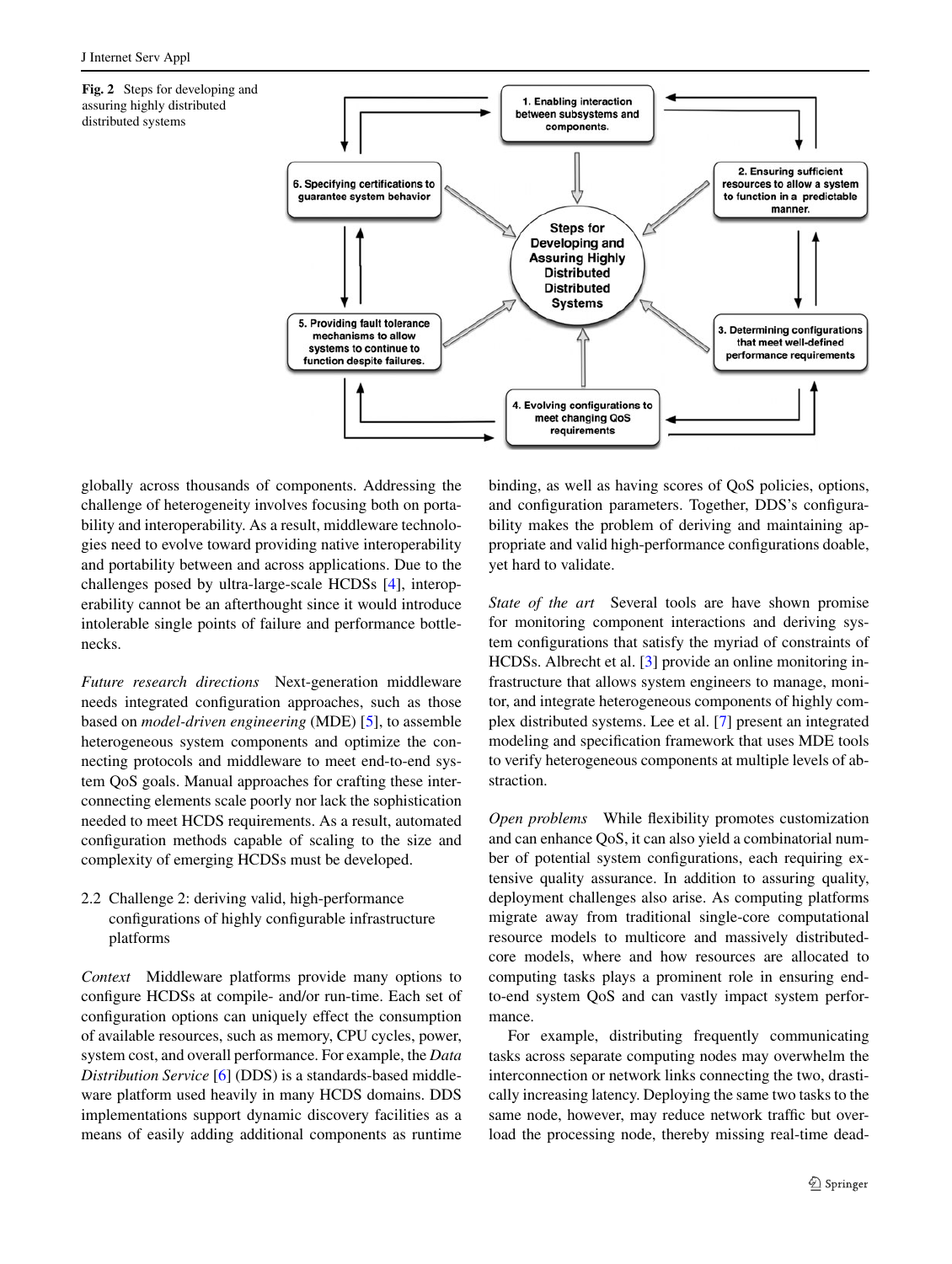lines and increasing execution time. Next-generation middleware platforms must optimize these deployment decisions to maximize system performance. Additional restrictions, such as financial and resource constraints, can also invalidate numerous potential configurations for a given usage scenario, which can make it hard to find any valid configuration, much less one that optimizes cost, reliability, and performance simultaneously.

*Future research directions* While certain configuration techniques, such as applying constraint solvers, are effective for configurations with a limited number of configuration options, the exponential number of potential configurations makes the use of configuration techniques that rely on exhaustive search prohibitively slow for large-scale HCDSs. Configuration techniques using approximation and sampling algorithms [\[8](#page-7-6)] have shown promise for determining valid, high-performance configurations in minimal time.

For example, Yilmaz et al. [\[9](#page-7-7)] use experimental design theory to select a small, but effective set of configurations to benchmark during performance evaluation. Fouche et al. [[10\]](#page-7-8) use a mathematical sampling techniques called covering arrays to select configurations. Westermann and Happe [[11\]](#page-7-9) combine model-driven architecture with partially-automated performance measurements to identify highlyperformant configurations. Kappler et al. [[12\]](#page-7-10) use static analysis to create performance models for individual and integrate them to produce system models.

## 2.3 Challenge 3: supporting diverse QoS requirements

*Context* Different uses and application classes within HCDSs require multiple different, and sometimes conflicting QoS requirements. For example, streaming real-time video requires low jitter and predictable end-to-end timeliness properties, which must also scale to large numbers of devices on a network. In other distributed applications, such as air traffic control and management, a high degree of reliability as well as the persistence of some key information is paramount. Even infrequent, minor violations of QoS requirements in these domains can lead to catastrophic results. It is therefore critical that (often diverse) QoS requirements be met, despite disruption, and with appropriate tradeoffs.

*State of the art* Schantz et al. [\[13](#page-7-11)] present several approaches for evolving middleware to handle a wide range of QoS concerns, including real-time constraints, scalability, and security. Otte et al. [\[14](#page-7-12)] investigate methods for encapsulating QoS behaviors as components, thereby allowing QoS requirements to be met through component assembly and deployment. Multi-layered dynamic QoS management has been under investigation for some time, and numerous prototypes have been built and studied [\[15](#page-7-13), [16\]](#page-7-14). This existing work demonstrates feasibility of the managed QoS approach. These approaches, however, have not yet achieved full operational status nor been scaled to open-ended, and widespread unforeseen anomalous conditions that may arise in large-scale HCDSs.

*Open problems* Next-generation middleware must satisfy the combination of stringent, system-specific QoS while providing high performance and ensuring secure confidential communication at scale. These challenges must be addressed holistically to overcome today's point solutions that address only some dimensions of the overall problem space. Deployment in these scenarios involves cost-effectively selecting resources that will meet the different QoS requirements specific to a given system objective.

For example, deployment solutions in power-constrained environments, such as building automation or disaster recovery, must ensure that resources are released automatically to conserve power as computational demands ease. The configuration problem must deal with determining the right set of parameters to choose for the platforms so that applicationspecific QoS requirements are met locally and globally.

*Future research directions* Addressing the challenge of diverse QoS requirements involves creating next-generation middleware that can support a wide range of QoS policies that can be cooperatively enforced at varying levels from the OS to the network to the middleware and to the application. Moreover, mechanisms are needed to reconcile and adjust policies [\[17](#page-7-15)] to handle conflicting QoS requirements at the system level, even as they arise at runtime.

2.4 Challenge 4: static configuration and dynamic reconfiguration

*Context* Due to the dynamic environments in which HCDSs operate, it is often necessary to redeploy and reconfigure these systems depending on availability of resources (some of which may have failed or become overloaded), and on the current demand on the system. In general, configuration decisions are made at multiple time scales, including (1) *compile time*, when the target platform is compiled for the use case in which it will be used, (2) *deployment time*, when applications are deployed on the target platforms, and (3) *run time*, when dynamic reconfiguration and redeployment decisions are made.

*State of the art* Static analysis and dynamic reconfiguration tools can enhance HCDS performance. Surajbali et al. [\[18](#page-7-16)] present an approach that uses aspect-oriented programming to develop dynamically reconfigurable middleware. Otte et al. [\[19](#page-7-17)] describe a dynamic reconfiguration technique aimed at increasing the performance of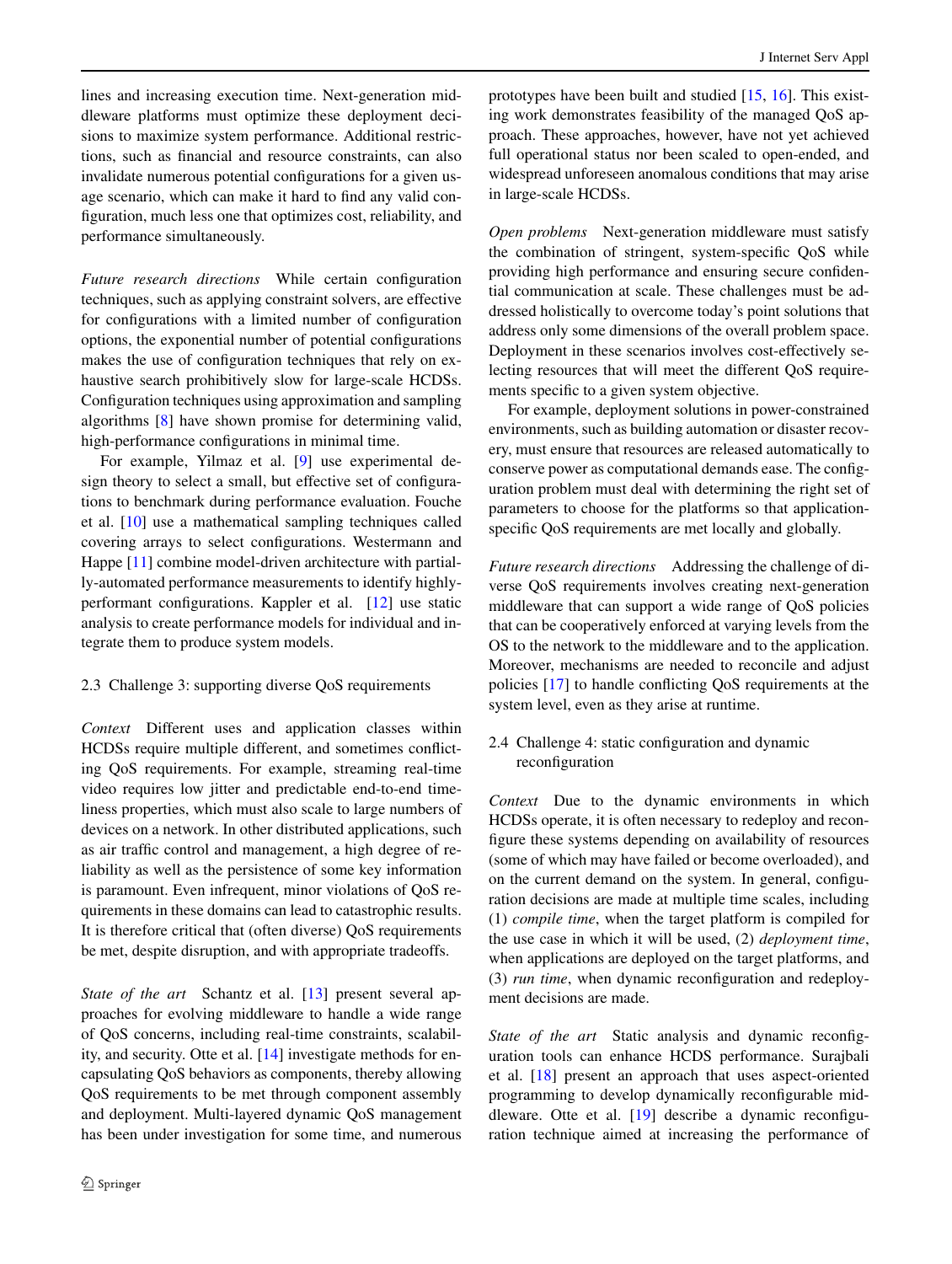component-based middleware. Atighetchi and Pal [\[20](#page-7-18)] use redundant configuration and dynamic reconfiguration techniques to accomplish degrees of survivability under cyberattack.

*Open problems* Manually selecting HCDS design and configuration options is hard due to the myriad of QoS constraints and a vast selection of available components offering a range of functionality and differing resource requirements. This problem is exacerbated when extended from static or infrequent configuration to systems needing frequent dynamic reconfiguration, such as systems augmented with cyber defense capabilities. These systems require rapid dynamic reconfiguration in response to the detection or even anticipation of cyber threats, malware, or system failures to remove/replace tainted components and mitigate the effects of cyber attacks.

*Future research directions* MDE tools can be used to capture the myriad of available configuration options for various system components, such as operating systems and middleware, and to facilitate the deployment and configuration at compile and deployment time. These tools allow designers to track the impact of including a given component in a design configuration on overall system cost, performance, and QoS. Configuration derivation techniques using approximation algorithms and meta-heuristic techniques have shown promise for rapidly determining valid, high performance configurations that meet QoS requirements, which make them ideal when configurations must be determined quickly and dynamically, such as in cyber defense systems [\[21](#page-7-19)]. Rapid, real-time response requirements along with low tolerance for false positives exacerbate the challenges in this area.

# 2.5 Challenge 5: developing robust, extensible and adaptive programming and communication models

*Context* Many HCDSs are mission- and business-critical, which means that they must meet functional and nonfunctional requirements despite failures, errors, and attacks. These HCDSs must therefore maintain safety properties while simultaneously supporting and including independent extension and evolution of their subsystems. Doing so will require significantly more advanced hybrid software engineering and development environments keyed to integrating these issues within a consistent overall framework.

*State of the art* Providing extensibility and supporting system evolution are critical to increasing the longevity and effectiveness of HCDSs. Aguilera et al. [[22\]](#page-7-20) present a service that allows heterogeneous components to interact with memory through a common interface in a scalable, consistent manner while hiding complex details, such as accounting for concurrency and failures. Kramer et al. [[23\]](#page-7-21) describe the requirements that allow a system to become selfmanaging, thereby increasing robustness and facilitating system evolution. Environments based upon loose-coupling principles, such as publish and subscribe architectures [\[24](#page-7-22)], are an important starting point for dealing with system evolution and change. Environments that focus on the entire information object life-cycle [[25\]](#page-7-23) are also be investigated.

*Open problems* Deployment and configuration issues are also highly influenced by the various programming models used by the systems and supported by the software hosting platforms. Programming models can vary significantly, ranging from sophisticated component and objectbased programming abstractions all the way down to simple push messaging models. Moreover, the applications hosted on these platforms may also require different communication characteristics.

For example, the flow of goods within a warehouse or an assembly plant works well in a synchronous data flow model where different elements (such as cranes and conveyer belts) move goods within the warehouse in an orchestrated fashion. Conversely, an intelligent transportation system encompassing automobiles fitted with sensors for monitoring proximity to other automobiles or for sensing road conditions may need an asynchronous, reactive model to operate effectively. Programming and communication models must therefore provide the extensibility needed to tailor them to meet system-specific requirements.

*Future research directions* To address this challenge, nextgeneration middleware should be built atop sound type systems that allow users to specify custom types and preserve the semantics of these types end-to-end  $[26]$  $[26]$ . These type systems should support type extensibility and evolution, thereby facilitating incremental updates/upgrades, while maintaining system type invariants.

Moreover, since communication models may comprise a mix of synchronous request-response, asynchronous peerto-peer, or publish/subscribe models in different parts of HCDSs, the extensibility of the middleware infrastructure hosting application and system functionality will need to integrate and adapt according to the model of programming and communication used. Deployment must ensure that the platforms support the different models outlined above.

## 2.6 Challenge 6: certifying dynamic runtime behavior

*Context* Many mission-critical HCDSs must undergo formal evaluation prior to being deployed into operational service to ensure the system meets its demand and resource requirements. As the complexity embedded in various aspects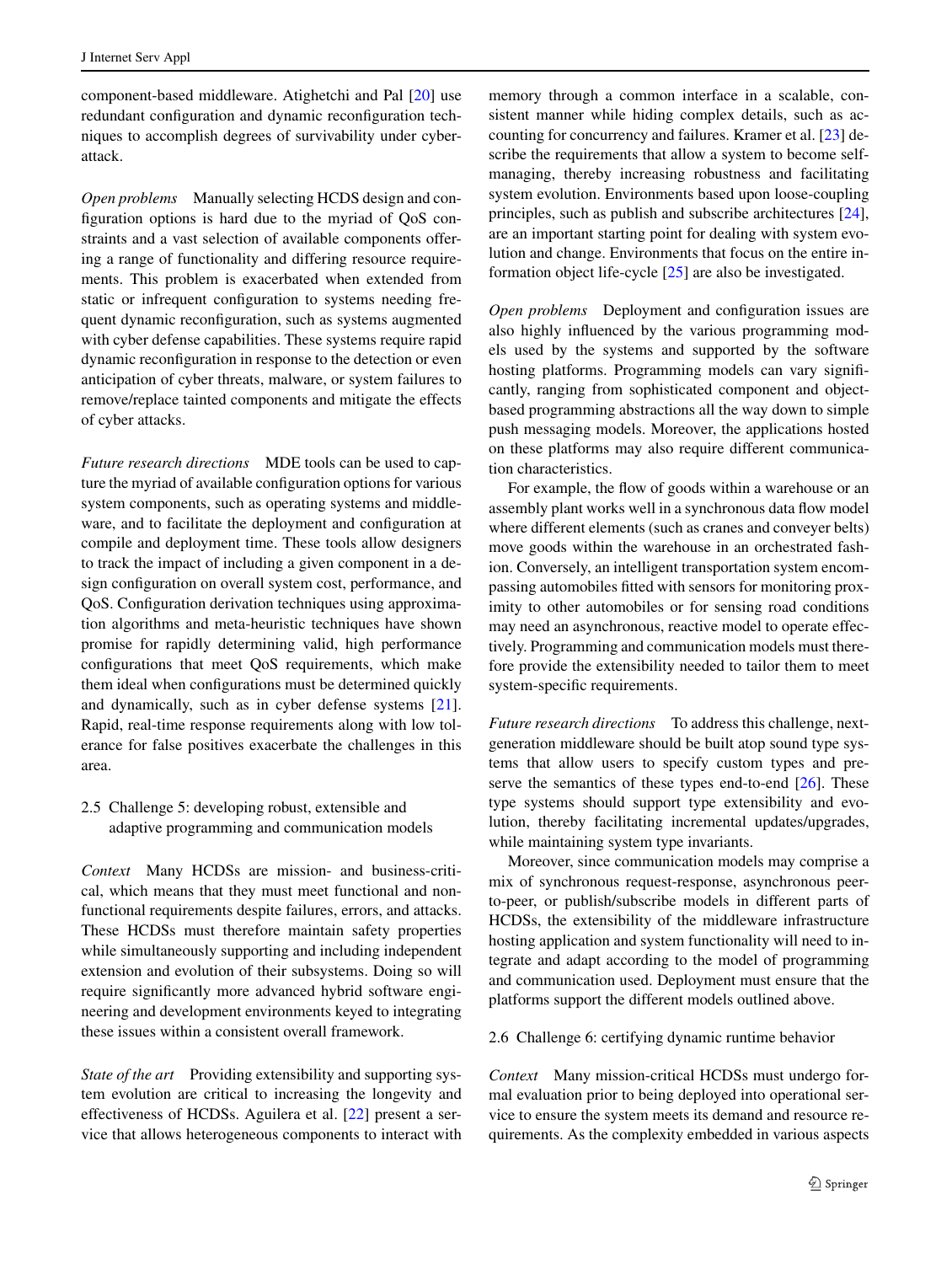of the previous individual challenge areas encroach into system designs, those HCDSs become more dynamic.

Current certification procedures, techniques, and approaches, however, are geared to static systems. As dynamic behaviors become more prevalent these procedures, techniques, and approaches must therefore change to scale up.

*State of the art* Several projects have focused on largescale testing of complex, but statically configurable systems. For example, Porter et al. [[27\]](#page-7-25) describe the Skoll system that supports the large scale testing of systems, with complex, interacting configuration options, across a large computing grid. Yilmaz et al. [[9\]](#page-7-7) applied Skoll to support performanceoriented regression testing of the ACE and TAO middleware. Yoon et al. [[28–](#page-7-26)[30\]](#page-7-27) created the Rachet system that supports the large-scale, grid-based, testing of component-based systems with complex configuration and version dependencies. Robinson et al. [\[31](#page-7-28)] consider analysis techniques for regression testing of user-configurable software systems.

*Open problems* Certification processes based on extensive testing and evaluation are generally infeasible for HCDSs systems because the size of the state space of a composed system can be exponential in the number of components. HCDSs typically have a richer set of extensible inputs (including environment conditions and nondeterministic decisions) that affect dynamic system behavior that can be hard to quantify formally, and hence affect certifiability.

Much focus in today's large-scale systems-of-systems is on certification of individual parts operating in isolation. Little attention is focused on certifying the aggregate, integrated packages that share a common base. Likewise, little work addresses minimizing the cost of recertifying a complete package when only a single element (or a few) actually change.

*Future research directions* Due to the rapid explosion of the size of emerging HCDSs, scalable techniques and tools that can assure such systems will operate as planned and continue to operate properly are a high priority if we are to deploy many of these systems in production environments. There is a need for techniques that isolate key control aspects to keep them amenable to analysis despite scaled size of the overall system, and approximation techniques to selectively prune the enlarging state space.

New deployment and configuration processes, such as those that utilize evolutionary algorithms and swarm techniques [[8,](#page-7-6) [32\]](#page-7-29), show promise for quickly and accurately determining component modifications that will leave system certifications intact. Analysis techniques with real-time constraints for rapid convergence are also needed for to certify dynamic runtime behavior at scale. Likewise, MDE techniques can be used to provide HCDS developers with isolated views of multiple subsystems, allowing easier system <span id="page-5-0"></span>modification and control. Current MDE environments support the implementation of custom model interpreters for analyzing and even correcting models to satisfy predetermined design constraints [\[33](#page-7-30)]. Future MDE environments should be leveraged to expedite the HCDS design process and give system designers finer granularity of control.

### **3 The road ahead**

Section [2](#page-1-1) identified six discrete aspects contributing HCDS complexity, discussed key challenges facing developers and operators of HCDSs that define progress in those areas, and summarize promising research directions needed to address the challenges. More is needed to move forward, however, than simply addressing these challenges individually. In particular, the key remaining challenge for HCDS middleware is to have solutions address *all* these challenges by simultaneously managing the inherent tradeoffs any such undertaking must encompass. For example, if a HCDS meets all configuration requirements and satisfies most QoS constraints, but cannot ensure real-time deadlines are met, the system cannot be considered valid, even though only a small portion of a single challenge was not overcome.

To address this challenge, new design paradigms are needed that not only solve individual challenges, but also deliver them in an integrated, consistent, and compact form. Addressing the complexity inherent in any one challenge is hard; providing a design paradigm that coherently instantiates them all together is even harder. It is even more daunting to do so under the various dimensions of heterogeneity and continuously changing requirements characteristic of many large-scale HCDS domains, such as air traffic control and management, power grid SCADA systems, aerospace, defense, and financial services.

One promising area of research for understanding how to simultaneously deliver a solution that meets multiple individual challenges is *algorithmic mechanism design* [\[34](#page-7-31)], which is a theoretical framework for designing algorithms and rewards for a group of interacting distributed participants, such that the overall outcome of their interactions meets a desired goal [[35\]](#page-7-32). For example, algorithmic mechanism design can be used to craft rules for load balancing to ensure that participants providing the computing resources accurately report current loads and service requests fairly. HCDSs will benefit significantly as algorithmic mechanism design theory matures and aids in creating frameworks for integrating competing QoS policies into systems to meet overarching requirement sets. Research advances on algorithmic mechanism design will also help designers build HCDS middleware that can integrate multiple competing objectives.

*Nature-inspired computing* [\[36](#page-7-33)] is another research area relevant to next-generation HCDSs. This approach is well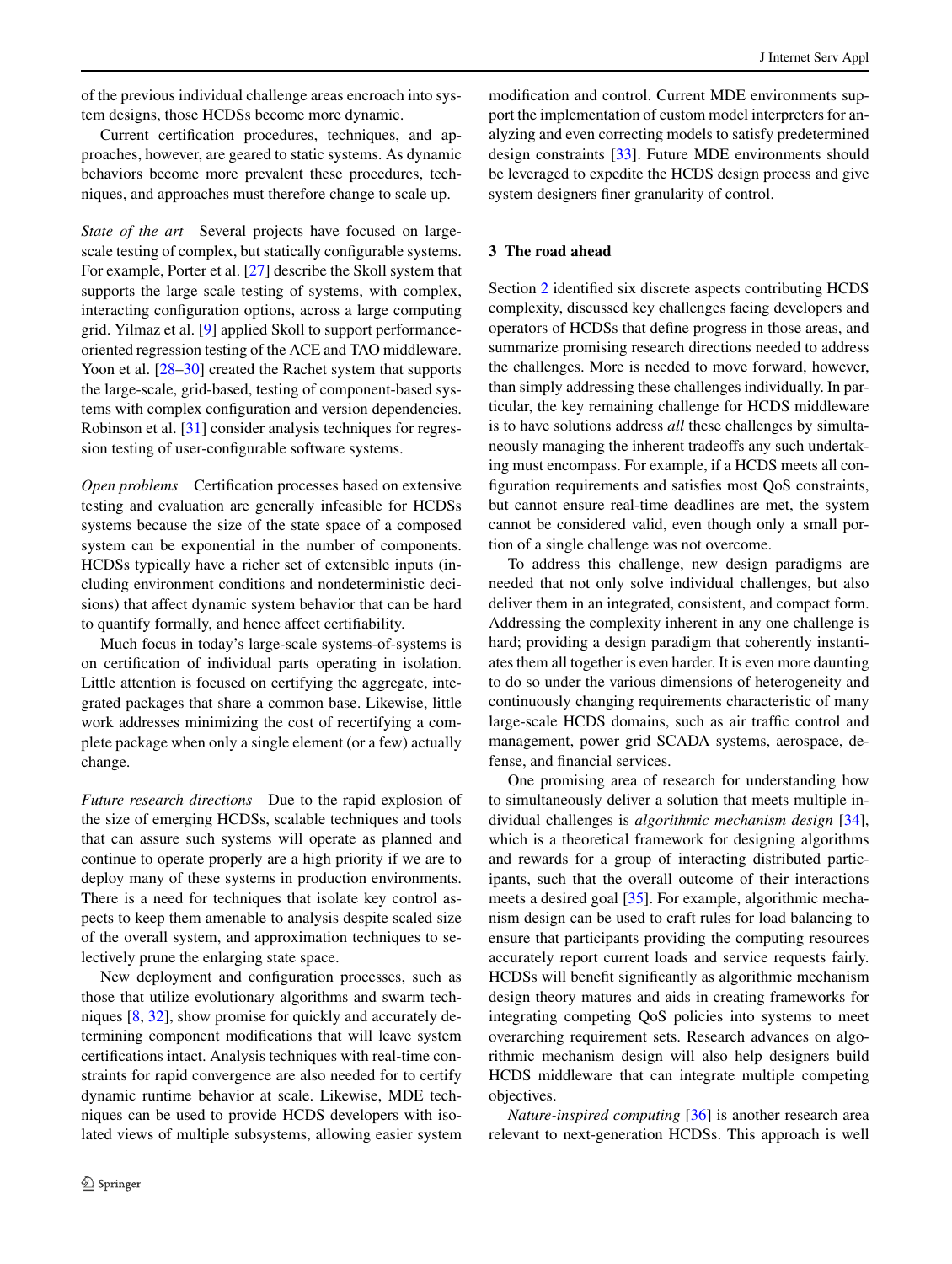accepted in optimization problems and is gaining acceptance in HCDSs due to the decentralized, loosely coupled, and self-healing properties of many nature-inspired algorithms, such as nonlinear coupled oscillators and ant colony optimization. A successful application of nature-inspired computing to HCDSs appears in [[37\]](#page-7-34), where a mathematical model describing fire-fly synchronization is used in to design an internal clock synchronization algorithm that is fully decentralized, robust with respect to relatively high level or churn, and has an error bound that is lower than the Network Time Protocol.

Since individual challenges are intertwined, future design paradigms for HCDSs must manage the various tradeoffs that arise in any usable instantiation. For instance, HCDS developers may determine that the increase in performance provided by adding a state-of-the-art component to a configuration is not offset by the increased cost of the component or the impact of the configuration change on other QoS requirements, such as reliability or security. Moreover, new paradigms must support the trend toward pervasive dynamic behavior and instantaneous reaction to cope with the realities of cyber-physical and ultra-large-scale systems. These paradigms must also account for emerging computing paradigms, such as quantum computing, neuromorphic computing, and nature-inspired computing, with their inevitable new and different measures of complexity. Undoubtedly, next-generation HCDS solutions in these spaces will involve new middleware architectures, tools, and algorithms appropriate to the emerging platforms.

The middleware R&D community has heretofore achieved significant success through "divide and conquer" approaches, which reflect the common sole-PI model of basic research funding. The challenge going forward, however, includes marshaling the various forms of in-depth expertise gained in these individual areas of focus to create common design paradigms and integrated delivery vehicles, with embedded and automated means for varying trade-offs, owing to the differences in particular domains of use. Failure to do so will result in potential solutions collapsing under the weight of their own complexity, becoming outrageously expensive or vastly underperforming, or more likely all of the above.

Advances in the use of metaheuristic algorithms, such as genetic algorithms and particle swarm optimization [[38,](#page-8-0) [39](#page-8-1)], for HCDS design will help developers understand trade-offs that cannot be managed manually. These algorithms have already been used successfully [\[8](#page-7-6), [40\]](#page-8-2) for design and debugging problems, such as reducing the computational complexity of using model analysis to detect design flaws, generating optimized mappings of software to processors, and balancing competing network and computing QoS values. They have also been used to explore alternative software architectures to optimize multiple performance objectives, such as finding and evaluating alternative architectures for business information systems [\[41](#page-8-3)]. As the science of applying these algorithms to system design advances, these algorithms will scale up to handle more key QoS properties of complex HCDCSs and automatically derive designs that meet competing requirement sets.

As the configuration solution space size continues to expand exponentially, constraint solvers, metaheuristic algorithms, and approximation techniques become prohibitively resource intensive. Fortunately, commodity cloud computing environments now provide large amounts of computational resources on-demand [[42,](#page-8-4) [43\]](#page-8-5) and are being used to support powerful federated quality assurance algorithms. For instance, Yoon et al. [[28,](#page-7-26) [30\]](#page-7-27) test and evaluate component-based systems by incrementally building these systems inside virtual machines; sharing copies of the virtual machines across cloud nodes; and then testing, evaluating, and analyzing different system instances in parallel. The computational resources of future environments will aid large-scale design analyses that support more computationally-intense configuration techniques than can run today on in-house hardware infrastructures.

Decades of investment on middleware R&D has firmly established its essential role at the intersection of distributed applications and the underlying host and communication platforms for HCDSs. Next-generation middleware requires significant improvements in our software engineering methods, languages, tools, techniques, and training embodying the middleware-centric solutions to put into practice against problem spaces that by themselves embody considerable complexity. Certain research directions will involve rethinking, reformulating, recombining some core ideas that have carried us this far, while scaling them up, shrinking them down, and making them work correctly over a wider range of conditions. Examples of underlying ideas that likely need refocusing include the following:

- Raising the level of abstraction away from individual host, objects, and connections toward conglomerate behaviors with varying properties sustained over varying mappings and bindings underneath,
- Various forms of multilayer design paradigms appropriate to the higher levels of abstraction, and
- <span id="page-6-0"></span>– Seeking completeness and consistency in place of today's incomplete abstractions that cause good ideas in theory to turn into bad ideas in practice when confronted with the complexity and scale of next-generation HCDSs.

# **References**

1. Rover D, Waheed A, Mutka M, Bakic A (1998) Software tools for complex distributed systems: toward integrated tool environments. IEEE Concurr 6(2):40–54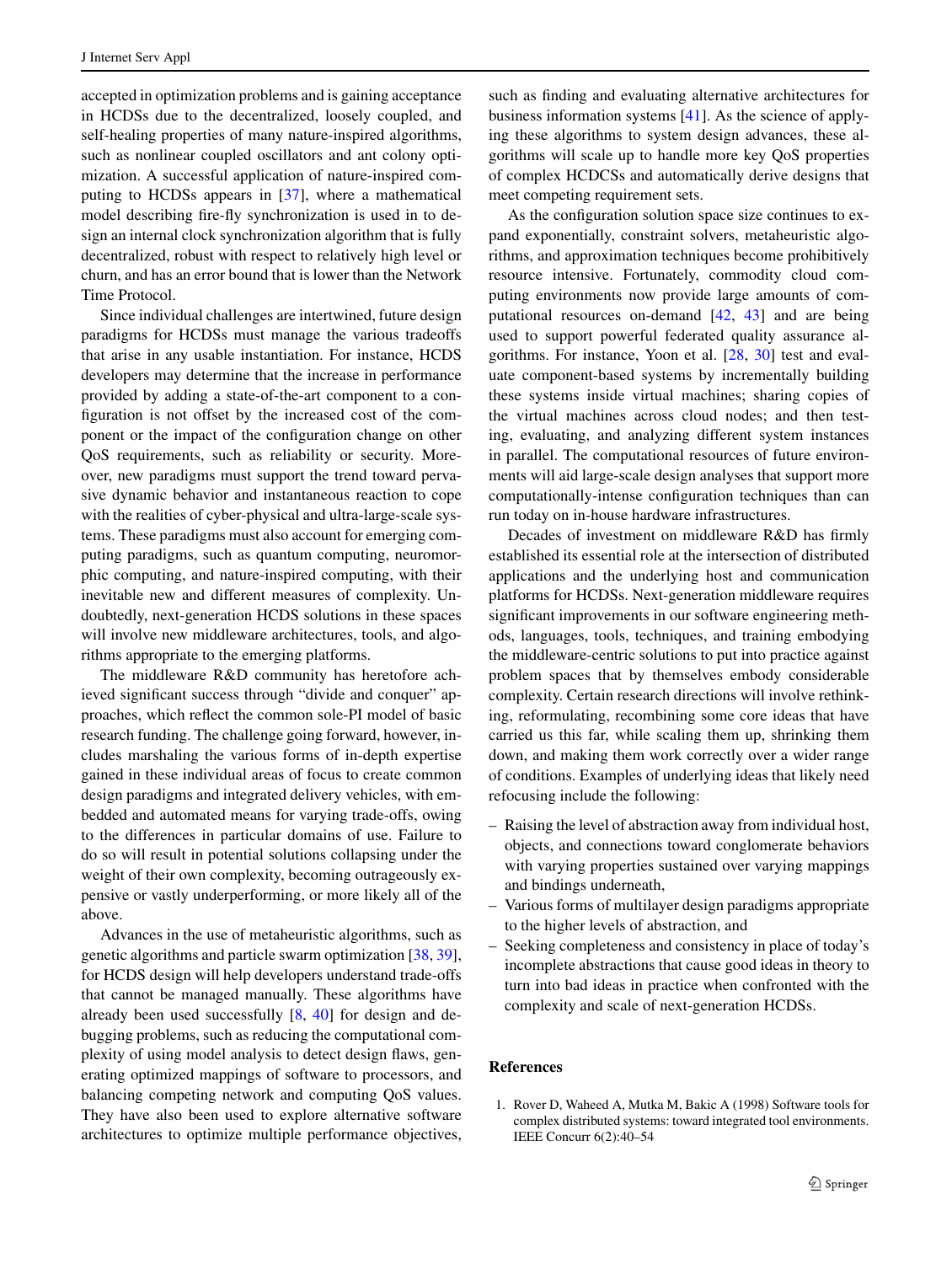- <span id="page-7-2"></span><span id="page-7-1"></span><span id="page-7-0"></span>2. Schnorr L, Legrand A, Vincent J (2012, to appear) Detection and analysis of resource usage anomalies in large distributed systems through multi-scale visualization. In: Concurrency and computation: practice and experience. Wiley
- <span id="page-7-3"></span>3. Albrecht J, Braud R, Dao D, Topilski N, Tuttle C, Snoeren A, Vahdat A (2007) Remote control: distributed application configuration, management, and visualization with plush. In: Proceedings of the 21st conference on large installation system administration conference. USENIX Association, Berkeley, p 15
- <span id="page-7-5"></span><span id="page-7-4"></span>4. Institute SE (2006) Ultra-large-scale systems: software challenge of the future. Tech rep, Carnegie Mellon University, Pittsburgh, PA, USA, June 2006
- <span id="page-7-6"></span>5. White J, Hill J, Eade S, Schmidt DC (2008) Towards a solution for synchronizing disparate models of ultra-large-scale systems. In: Proceedings of the ULSSIS workshop, Leipzig, Germany, May 2008
- <span id="page-7-7"></span>6. Corsaro A (2010) The data distribution service for real-time systems. Dr Dobbs J
- 7. Hatcliff J (2009) An integrated specification and verification environment for component-based architectures of large-scale distributed systems. Tech rep, DTIC Document
- <span id="page-7-8"></span>8. White J, Dougherty B, Thompson C, Schmidt D (2011) ScatterD: spatial deployment optimization with hybrid heuristic/evolutionary algorithms. ACM Trans Auton Adapt Syst 6(3). Special Issue on Spat Comput
- <span id="page-7-9"></span>9. Yilmaz C, Porter A, Krishna A, Memon A, Schmidt D, Gokhale A, Natarajan B (2007) Reliable effects screening: a distributed continuous quality assurance process for monitoring performance degradation in evolving software systems. IEEE Trans Softw Eng 124–141
- <span id="page-7-10"></span>10. Fouché S, Cohen MB, Porter A (2009) Incremental covering array failure characterization in large configuration spaces. In: Proceedings of the eighteenth international symposium on software testing and analysis, ISSTA '09, pp 177–188
- <span id="page-7-12"></span><span id="page-7-11"></span>11. Westermann D, Happe J (2010) Towards performance prediction of large enterprise applications based on systematic measurements. In: Proceedings of the 15th international workshop on component-oriented programming (WCOP) 2010, pp 71–78
- 12. Kappler T, Koziolek H, Krogmann K, Reussner RH (2008) Towards automatic construction of reusable prediction models for component-based performance engineering. Softw Eng 121:140– 154
- <span id="page-7-13"></span>13. Schantz R, Schmidt D (2008) Middleware for distributed systems. In: Wah B (ed) Encyclopedia of computer science and engineering. Wiley, New York
- <span id="page-7-14"></span>14. Otte W, Gokhale A, Schmidt DC (2011) Predictable deployment in component-based enterprise distributed real-time and embedded systems. In: Proceedings of the 14th international ACM SIGSOFT symposium on component-based software engineering (CBSE), Boulder, CO, USA. ACM, New York
- <span id="page-7-15"></span>15. Rohloff K, Gabay Y, Ye J, Schantz R (2007) Scalable, distributed, dynamic resource management for the ARMS distributed realtime embedded system. In: Parallel and distributed processing symposium, 2007, IPDPS 2007, IEEE International. IEEE Press, New York, pp 1–7
- <span id="page-7-16"></span>16. Loyall J, Gillen M, Sinclair A, Carvalho M, Bunch L, Marcon M, Martignoni A (2009) Quality of service in US air force information management systems. In: Military communications conference, 2009. MILCOM 2009. IEEE Press, New York, pp 1–8
- 17. Loyall J, Gillen M, Paulos A, Bunch L, Carvalho M, Edmondson J, Schmidt D, Martignoni A III, Sinclair A (2011) Dynamic policydriven quality of service in service-oriented information management systems. In: Software: practice and experience
- 18. Surajbali B, Grace P, Coulson G (2009) A semantic composition model to preserve (Re)configuration consistency in aspect oriented middleware. In: Proceedings of the 8th international work-

<span id="page-7-17"></span>shop on adaptive and reflective middleware. ACM, New York, pp 1–6

- <span id="page-7-20"></span><span id="page-7-19"></span><span id="page-7-18"></span>19. Otte W, Schmidt D, Gokhale A (2010) Towards an adaptive deployment and configuration framework for component-based distributed systems. In: Proceedings of the 9th workshop on adaptive and reflective middleware (ARM'10)
- <span id="page-7-21"></span>20. Atighetchi M, Pal P (2009) From auto-adaptive to survivable and self-regenerative systems successes, challenges, and future. In: 8th IEEE international symposium on network computing and applications, 2009. NCA 2009. IEEE Press, New York, pp 98–101
- <span id="page-7-22"></span>21. White J, Doughtery B, Schmidt D (2010) Ascent: an algorithmic technique for designing hardware and software in tandem. IEEE Trans Softw Eng 838–851
- <span id="page-7-23"></span>22. Aguilera M, Merchant A, Shah M, Veitch A, Karamanolis C (2007) Sinfonia: a new paradigm for building scalable distributed systems. In: Proceedings of 21st ACM SIGOPS symposium on operating systems principles. ACM, New York, pp 159–174
- <span id="page-7-24"></span>23. Kramer J, Magee J (2007) Self-managed systems: an architectural challenge. In: ICSE 2007
- <span id="page-7-25"></span>24. Grant R, Combs V, Hanna J, Lipa B, Reilly J (2009) Phoenix: SOA based information management services. In: Proceedings of SPIE, vol 7350, p 73500P
- <span id="page-7-26"></span>25. Cleveland J, Loyall J, Webb J, Hanna J, Clark S (2011) VFILM: a value function driven approach to information lifecycle management. In: Society of photo-optical instrumentation engineers (SPIE) conference series, vol 8062, p 1
- 26. Group OM (2010) Extensible and dynamic topic types for DDS. Specification version 1.0, Object Management Group, December 2010
- 27. Porter A, Yilmaz C, Memon A, Schmidt D, Natarajan B (2007) Skoll: a process and infrastructure for distributed continuous quality assurance. IEEE Trans Softw Eng 510–525
- <span id="page-7-27"></span>28. Yoon I, Sussman A, Memon A, Porter A (2007) Directdependency-based software compatibility testing. In: Proceedings of the 22nd IEEE/ACM international conference on automated software engineering. ACM, New York, pp 409–412
- <span id="page-7-29"></span><span id="page-7-28"></span>29. Yoon I, Sussman A, Memon A, Porter A (2008) Effective and scalable software compatibility testing. In: Proceedings of the 2008 international symposium on software testing and analysis. ACM, New York, pp 63–74
- 30. Yoon I, Sussman A, Memon A, Porter A (2011) Towards incremental component compatibility testing. In: Proceedings of the 14th international ACM Sigsoft symposium on component based software engineering, CBSE '11, pp 119–128
- <span id="page-7-30"></span>31. White L, Jaber K, Robinson B, Rajlich V (2008) Extended firewall for regression testing: an experience report. J Softw Maint Evol, Res Practice 20(6):419–433
- <span id="page-7-31"></span>32. Martens A, Koziolek H, Becker S, Reussner R (2010) Automatically improve software architecture models for performance, reliability, and cost using evolutionary algorithms. In: Proceedings of the 1st joint WOSP/SIPEW international conference on performance engineering. ACM, New York, pp 105–116
- <span id="page-7-33"></span><span id="page-7-32"></span>33. Amyot D, Farah H, Roy J (2006) Evaluation of development tools for domain-specific modeling languages. Syst Anal Model Lang Profiles 183–197
- <span id="page-7-34"></span>34. Briest P, Krysta P, Vöcking B (2005) Approximation techniques for utilitarian mechanism design. In: Proceedings of the 37th annual ACM symposium on theory of computing. ACM, New York, pp 39–48
- 35. Mu'Alem A, Nisan N (2008) Truthful approximation mechanisms for restricted combinatorial auctions. Games Econ Behav 64(2):612–631
- 36. Liu J, Tsui K (2006) Toward nature-inspired computing. Commun ACM 49:59–64
- 37. Baldoni R, Corsaro A, Querzoni L, Scipioni S, Piergiovanni ST (2009) Coupling-based internal clock synchronization for large-